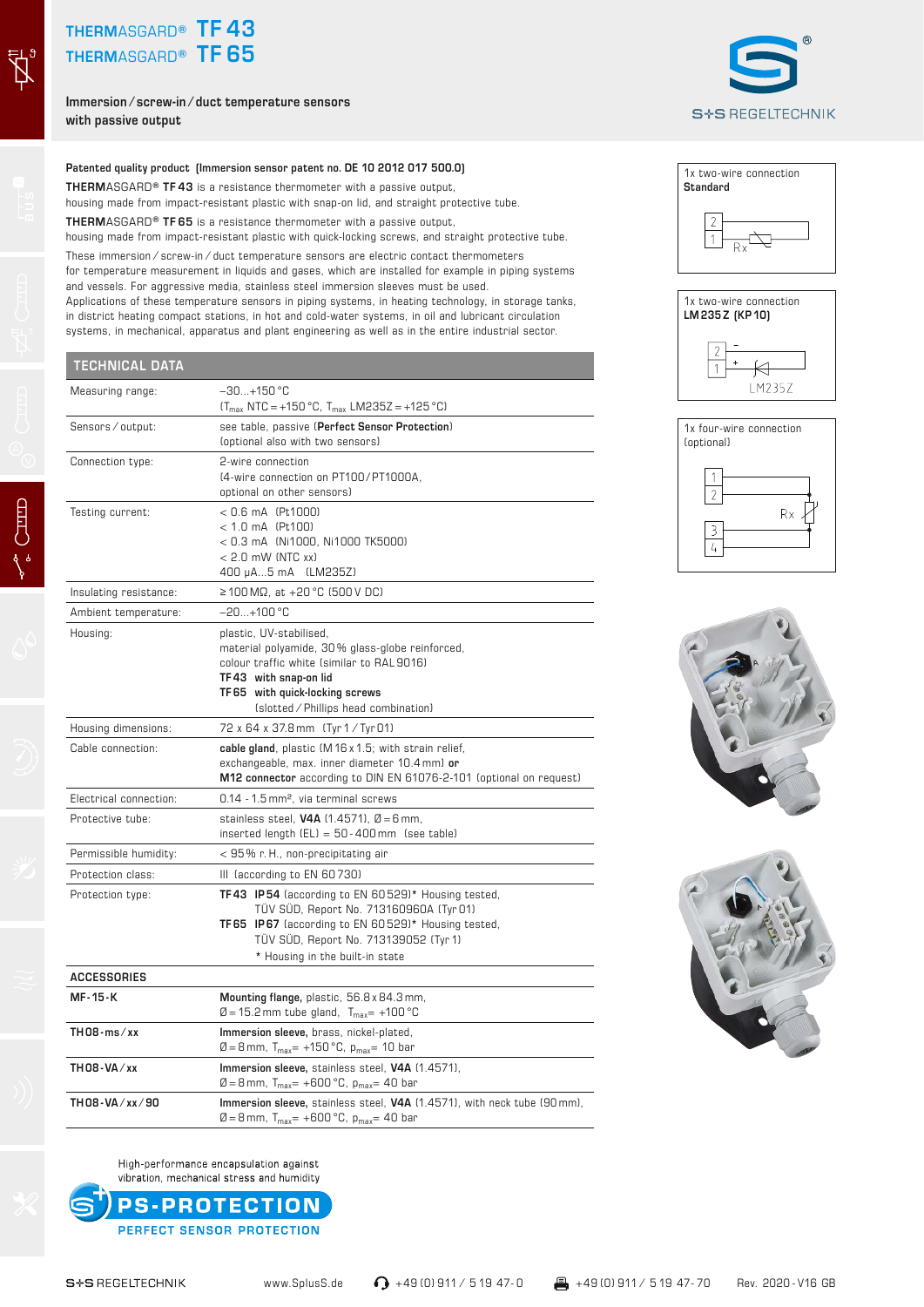# **THERM**ASGARD**® TF 43 THERM**ASGARD**® TF 65**

 $\sum_{\alpha=1}^{n}$ 

見

 $\frac{1}{2}$ 

**Immersion ⁄ screw-in ⁄ duct temperature sensors with passive output**







**↑** +49 (0) 911 / 5 19 47- 0 +49 (0) 911 / 5 19 47- 70 www.SplusS.de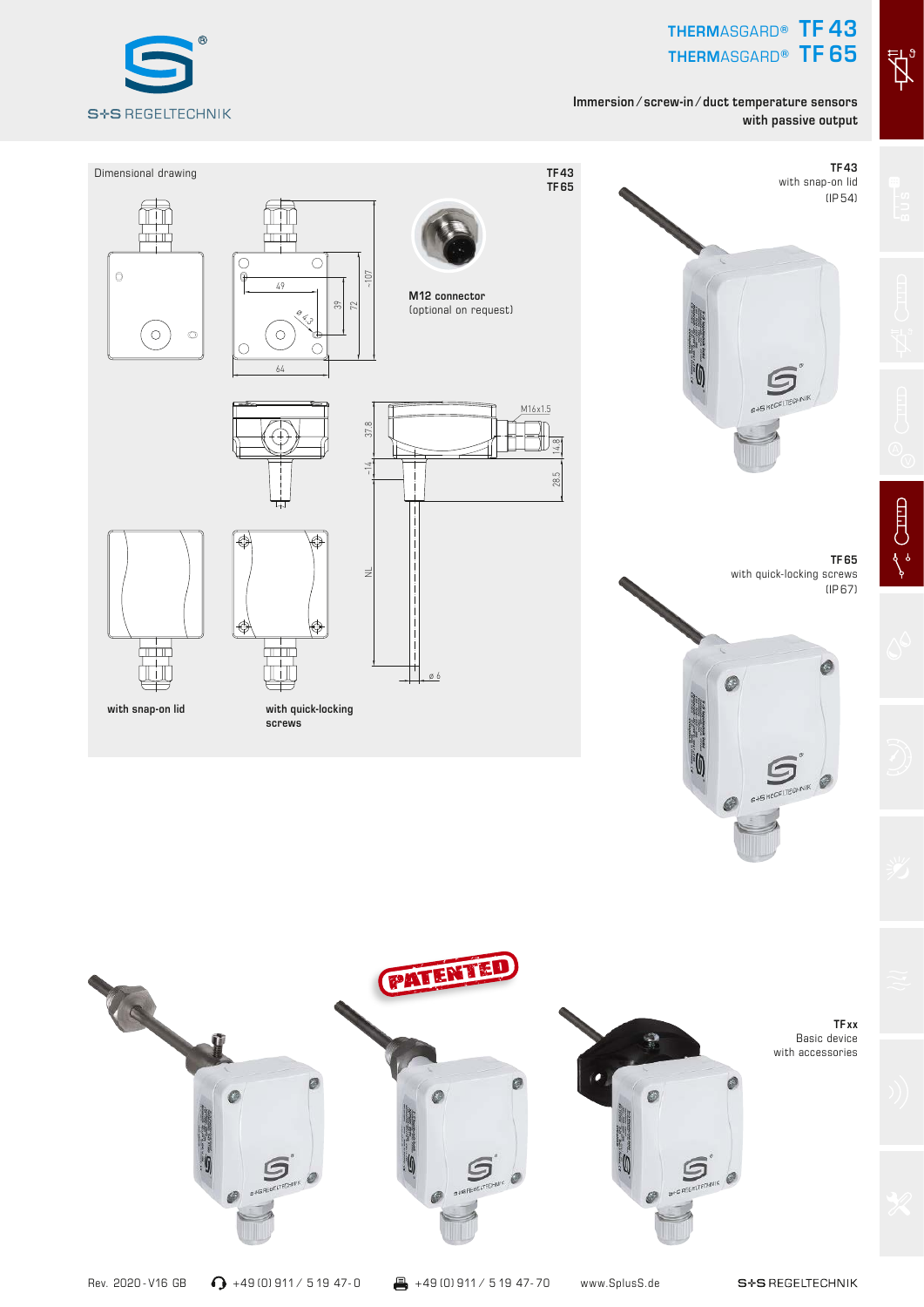$\vec{A}^{\text{c}}$ 

自

**Immersion ⁄ screw-in ⁄ duct temperature sensors with passive output**



|                   | <b>THERMASGARD® TF65</b>                  | Temperature sensors (Basic device with quick-locking screws), <i>Premium</i>                                                   |                                          |                  |
|-------------------|-------------------------------------------|--------------------------------------------------------------------------------------------------------------------------------|------------------------------------------|------------------|
|                   | Type/WGO3/EL                              | Sensor/Output                                                                                                                  |                                          | Price            |
|                   | TF65 PT100 xx                             | Pt100                                                                                                                          | IP 67                                    |                  |
|                   | TF65 PT100 50MM                           | Pt100<br>(according to DIN EN 60751, class B)                                                                                  | 1101-7020-1013-000                       | 32,70€           |
|                   | TF65 PT100 100MM                          | Pt100<br>(according to DIN EN 60751, class B)                                                                                  | 1101-7020-1023-000                       | 34,03€           |
|                   | TF65 PT100 150MM                          | Pt100<br>(according to DIN EN 60751, class B)                                                                                  | 1101-7020-1033-000                       | 35,36€           |
|                   | TF65 PT100 200MM                          | Pt100<br>(according to DIN EN 60751, class B)                                                                                  | 1101-7020-1043-000                       | 35,88€           |
|                   | TF65 PT100 250MM                          | Pt100<br>(according to DIN EN 60751, class B)                                                                                  | 1101-7020-1053-000                       | 37,52€           |
|                   | TF65 PT100 300MM                          | Pt100<br>(according to DIN EN 60751, class B)                                                                                  | 1101-7020-1063-000                       | 38,75€           |
|                   | TF65 PT100 350MM                          | Pt100<br>(according to DIN EN 60751, class B)                                                                                  | 1101-7020-1073-000                       | 39,46€           |
|                   | TF65 PT100 400MM                          | Pt100<br>(according to DIN EN 60751, class B)                                                                                  | 1101-7020-1083-000                       | 40.39€           |
|                   | TF65 PT1000 xx                            | Pt1000                                                                                                                         | IP 67                                    |                  |
|                   | TF65 PT1000 50MM                          | Pt1000 (according to DIN EN 60751, class B)                                                                                    | 1101-7020-5011-000                       | 34,95€           |
|                   | TF65 PT1000 100MM                         | Pt1000 (according to DIN EN 60751, class B)                                                                                    | 1101-7020-5021-000                       | 36,29€           |
|                   | TF65 PT1000 150MM                         | Pt1000 (according to DIN EN 60751, class B)                                                                                    | 1101-7020-5031-000                       | 37,62€           |
|                   | TF65 PT1000 200MM                         | Pt1000<br>(according to DIN EN 60751, class B)                                                                                 | 1101-7020-5041-000                       | 38,13€           |
|                   | TF65 PT1000 250MM                         | Pt1000 (according to DIN EN 60751, class B)                                                                                    | 1101-7020-5051-000                       | 39,77 €          |
|                   | TF65 PT1000 300MM                         | Pt1000 (according to DIN EN 60751, class B)                                                                                    | 1101-7020-5061-000                       | 41,00 €          |
|                   | TF65 PT1000 350MM                         | Pt1000 (according to DIN EN 60751, class B)                                                                                    | 1101-7020-5071-000                       | 41,51 €          |
|                   | TF65 PT1000 400MM                         | Pt1000 (according to DIN EN 60751, class B)                                                                                    | 1101-7020-5081-000                       | 42,23€           |
|                   | <b>TF65 PT1000A xx</b>                    | Pt1000A                                                                                                                        | IP <sub>67</sub>                         |                  |
|                   | TF65 PT1000A 50MM                         | Pt1000 (according to VDI/VDE 3512, class A-TGA)                                                                                | 1101-7020-6013-000                       | 36,63€           |
|                   | TF65 PT1000A 100MM                        | Pt1000 (according to VDI/VDE 3512, class A-TGA)                                                                                | 1101-7020-6023-000                       | 37,22€           |
|                   | TF65 PT1000A 150MM                        | Pt1000<br>(according to VDI/VDE 3512, class A-TGA)                                                                             | 1101-7020-6033-000                       | 39,16€           |
|                   | TF65 PT1000A 200MM                        | Pt1000<br>(according to VDI/VDE 3512, class A-TGA)                                                                             | 1101-7020-6043-000                       | 39,67€           |
|                   | TF65 PT1000A 250MM                        | Pt1000 (according to VDI/VDE 3512, class A-TGA)                                                                                | 1101-7020-6053-000                       | 41,31 €          |
|                   | TF65 PT1000A 300MM                        | Pt1000 (according to VDI/VDE 3512, class A-TGA)                                                                                | 1101-7020-6063-000                       | 42,64 €          |
|                   | TF65 PT1000A 350MM                        | Pt1000<br>(according to VDI/VDE 3512, class A-TGA)                                                                             | 1101-7020-6073-000                       | 43,97€           |
|                   | TF65 PT1000A 400MM                        | Pt1000 (according to VDI/VDE 3512, class A-TGA)                                                                                | 1101-7020-6083-000                       | 44,18€           |
|                   | <b>TF65 Ni1000 xx</b>                     | Ni 1000                                                                                                                        | IP 67                                    |                  |
|                   | TF65 NI1000 50MM                          | Ni1000 (according to DIN EN 43760, class B, TCR = 6180 ppm/K)                                                                  | 1101-7020-9011-000                       | 34,34 €          |
|                   | TF65 NI1000 100MM                         | Ni1000 (according to DIN EN 43760, class B, TCR = 6180 ppm/K)                                                                  | 1101-7020-9021-000                       | 35,98€           |
|                   | TF65 NI1000 150MM                         | Ni1000 (according to DIN EN 43760, class B, TCR = 6180 ppm/K)                                                                  | 1101-7020-9031-000                       | 37,31 €          |
|                   | TF65 NI1000 200MM                         | Ni1000 (according to DIN EN 43760, class B, TCR = 6180 ppm/K)                                                                  | 1101-7020-9041-000                       | 37,82€           |
|                   | TF65 NI1000 250MM                         | Ni1000 (according to DIN EN 43760, class B, TCR = 6180 ppm/K)                                                                  | 1101-7020-9051-000                       | 39,46€<br>40,69€ |
|                   | TF65 NI1000 300MM<br>TF65 NI1000 350MM    | Ni1000 (according to DIN EN 43760, class B, TCR = 6180 ppm/K)<br>Ni1000 (according to DIN EN 43760, class B, TCR = 6180 ppm/K) | 1101-7020-9061-000<br>1101-7020-9071-000 | 41,51 €          |
|                   |                                           | Ni1000 (according to DIN EN 43760, class B, TCR = 6180 ppm/K)                                                                  |                                          | 42,03 €          |
| TF65 NI1000 400MM |                                           | Ni1000 TK5000                                                                                                                  | 1101-7020-9081-000<br>IP 67              |                  |
|                   | <b>TF65 NI1000TK xx</b><br>TF65 NITK 50MM | $Ni1000$ TK5000 (TCR = 5000 ppm/K), LG-Ni1000                                                                                  | 1101-7021-0011-000                       | 34,34€           |
|                   | TF65 NITK 100MM                           | $Ni1000$ TK5000 (TCR = 5000 ppm/K), LG-Ni1000                                                                                  | 1101-7021-0021-000                       | 35,98€           |
|                   | TF65 NITK 150MM                           | $Ni1000$ TK5000 $(TCR = 5000$ ppm/K), LG-Ni1000                                                                                | 1101-7021-0031-000                       | 37,31€           |
|                   | TF65 NITK 200MM                           | $Ni1000$ TK5000 $(TCR = 5000$ ppm / K), LG-Ni1000                                                                              | 1101-7021-0041-000                       | 37,82€           |
|                   | TF65 NITK 250MM                           | $Ni1000$ TK5000 (TCR = 5000 ppm/K), LG-Ni1000                                                                                  | 1101-7021-0051-000                       | 39,46€           |
|                   | TF65 NITK 300MM                           | Ni1000 TK5000 $(TCR = 5000 ppm / K)$ , LG-Ni1000                                                                               | 1101-7021-0061-000                       | 40,69 €          |
| TF65 NITK 350MM   |                                           | Ni1000 TK5000 $(TCR = 5000$ ppm / K), LG-Ni1000                                                                                | 1101-7021-0071-000                       | 41,51 €          |
|                   | TF65 NITK 400MM                           | $Ni1000$ TK5000 (TCR = 5000 ppm/K), LG-Ni1000                                                                                  | 1101-7021-0081-000                       | 38,37 €          |
|                   |                                           |                                                                                                                                |                                          |                  |

Continued on next page...

High-performance encapsulation against vibration, mechanical stress and humidity



www.SplusS.de ● →49 (0) 911 / 5 19 47- 0 +49 (0) 911 / 5 19 47- 70 Rev. 2020 - V16 GB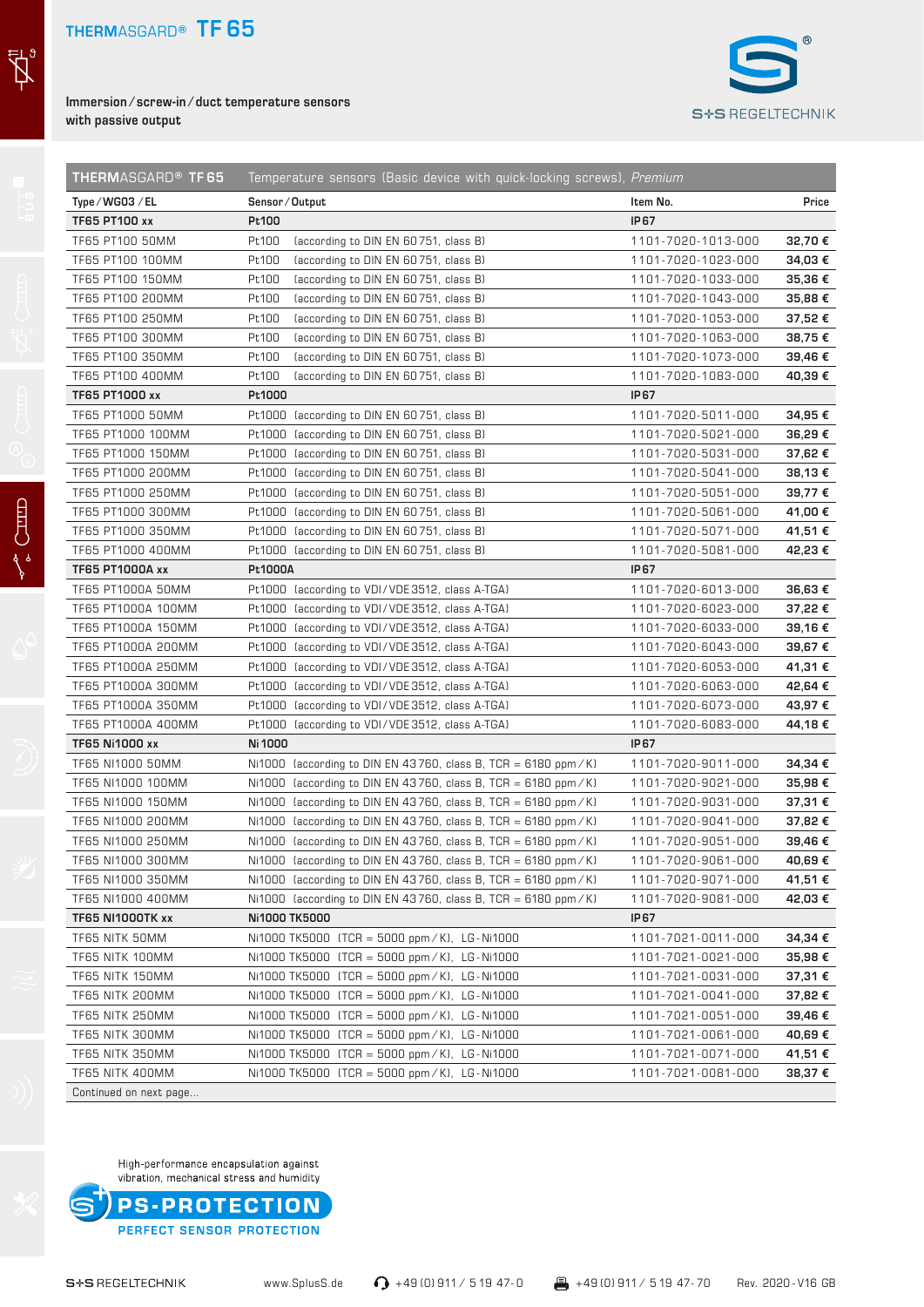$\overleftrightarrow{\mathcal{L}}_\circ$ 

 $\sum_{i=1}^{n} \frac{1}{i} \sum_{i=1}^{n} \frac{1}{i} \sum_{i=1}^{n} \frac{1}{i} \sum_{i=1}^{n} \frac{1}{i} \sum_{i=1}^{n} \frac{1}{i} \sum_{i=1}^{n} \frac{1}{i} \sum_{i=1}^{n} \frac{1}{i} \sum_{i=1}^{n} \frac{1}{i} \sum_{i=1}^{n} \frac{1}{i} \sum_{i=1}^{n} \frac{1}{i} \sum_{i=1}^{n} \frac{1}{i} \sum_{i=1}^{n} \frac{1}{i} \sum_{i=1}^{n} \frac{1}{i$ 



**Immersion ⁄ screw-in ⁄ duct temperature sensors with passive output**

| <b>THERMASGARD® TF65</b> | Temperature sensors (Basic device with quick-locking screws), Premium |                    |         |  |
|--------------------------|-----------------------------------------------------------------------|--------------------|---------|--|
| Type/WG03/EL             | Sensor/Output                                                         | Item No.           | Price   |  |
| TF65 LM235Z xx           | LM235Z                                                                | <b>IP67</b>        |         |  |
| TF65 LM235Z 50MM         | LM235Z (TCR = 10 mV / K; 2.73 V at 0 °C), KP10                        | 1101-7022-1011-000 | 33,21€  |  |
| TF65 LM235Z 100MM        | LM235Z (TCR = 10 mV / K; 2.73 V at 0 °C), KP10                        | 1101-7022-1021-000 | 34,44 € |  |
| TF65 LM235Z 150MM        | LM235Z (TCR = 10 mV / K; 2.73 V at 0 °C), KP10                        | 1101-7022-1031-000 | 35,77€  |  |
| TF65 LM235Z 200MM        | LM235Z (TCR = 10 mV / K; 2.73 V at 0 °C), KP10                        | 1101-7022-1041-000 | 36,29€  |  |
| TF65 LM235Z 250MM        | LM235Z (TCR = 10 mV/K; 2.73 V at 0 °C), KP10                          | 1101-7022-1051-000 | 38,03€  |  |
| TF65 LM235Z 300MM        | LM235Z (TCR = 10 mV / K; 2.73 V at 0 °C), KP10                        | 1101-7022-1061-000 | 39,26€  |  |
| TF65 LM235Z 350MM        | LM235Z (TCR = 10 mV/K; 2.73 V at 0 °C), KP10                          | 1101-7022-1071-000 | 39,98€  |  |
| TF65 LM235Z 400MM        | LM235Z (TCR = 10 mV / K; 2.73 V at 0 °C), KP10                        | 1101-7022-1081-000 | 40,49€  |  |
| <b>TF65 NTC 1.8 K xx</b> | <b>NTC 1.8K</b>                                                       | <b>IP67</b>        |         |  |
| TF65 NTC1,8K 50MM        | <b>NTC 1.8K</b>                                                       | 1101-7021-2011-000 | 31,37 € |  |
| TF65 NTC1,8K 100MM       | <b>NTC 1.8K</b>                                                       | 1101-7021-2021-000 | 32,70€  |  |
| TF65 NTC1,8K 150MM       | <b>NTC 1.8K</b>                                                       | 1101-7021-2031-000 | 34,03€  |  |
| TF65 NTC1,8K 200MM       | <b>NTC 1.8K</b>                                                       | 1101-7021-2041-000 | 34,44 € |  |
| TF65 NTC1,8K 250MM       | <b>NTC 1.8K</b>                                                       | 1101-7021-2051-000 | 36,18€  |  |
| TF65 NTC1,8K 300MM       | <b>NTC 1.8K</b>                                                       | 1101-7021-2061-000 | 37,41 € |  |
| TF65 NTC1,8K 350MM       | <b>NTC 1.8K</b>                                                       | 1101-7021-2071-000 | 38,08€  |  |
| TF65 NTC1,8K 400MM       | <b>NTC 1.8K</b>                                                       | 1101-7021-2081-000 | 38,95€  |  |
| TF65 NTC10K xx           | <b>NTC 10K</b>                                                        | <b>IP67</b>        |         |  |
| TF65 NTC10K 50MM         | NTC 10K                                                               | 1101-7021-5011-000 | 31,37 € |  |
| TF65 NTC10K 100MM        | NTC 10K                                                               | 1101-7021-5021-000 | 32,70€  |  |
| <b>TF65 NTC10K 150MM</b> | NTC 10K                                                               | 1101-7021-5031-000 | 34,03€  |  |
| TF65 NTC10K 200MM        | NTC 10K                                                               | 1101-7021-5041-000 | 34,44 € |  |
| <b>TF65 NTC10K 250MM</b> | NTC 10K                                                               | 1101-7021-5051-000 | 36,18€  |  |
| TF65 NTC10K 300MM        | NTC 10K                                                               | 1101-7021-5061-000 | 37,41 € |  |
| TF65 NTC10K 350MM        | NTC 10K                                                               | 1101-7021-5071-000 | 38,08€  |  |
| TF65 NTC10K 400MM        | NTC 10K                                                               | 1101-7021-5081-000 | 38,95€  |  |
| TF65 NTC20K xx           | NTC 20K                                                               | <b>IP67</b>        |         |  |
| TF65 NTC20K 50MM         | NTC 20K                                                               | 1101-7021-6011-000 | 31,37 € |  |
| TF65 NTC20K 100MM        | NTC 20K                                                               | 1101-7021-6021-000 | 32,70€  |  |
| TF65 NTC20K 150MM        | NTC 20K                                                               | 1101-7021-6031-000 | 34,03€  |  |
| TF65 NTC20K 200MM        | NTC 20K                                                               | 1101-7021-6041-000 | 34,44 € |  |
| TF65 NTC20K 250MM        | NTC 20K                                                               | 1101-7021-6051-000 | 36,08€  |  |
| TF65 NTC20K 300MM        | NTC 20K                                                               | 1101-7021-6061-000 | 37,41€  |  |
| TF65 NTC20K 350MM        | NTC 20K                                                               | 1101-7021-6071-000 | 38,08€  |  |
| TF65 NTC20K 400MM        | NTC 20K                                                               | 1101-7021-6081-000 | 38,95€  |  |
| Note:                    | Other sensors optional                                                | on request         |         |  |
| Optional:                | Cable connection with M12 connector according to DIN EN 61076-2-101   | on request         |         |  |



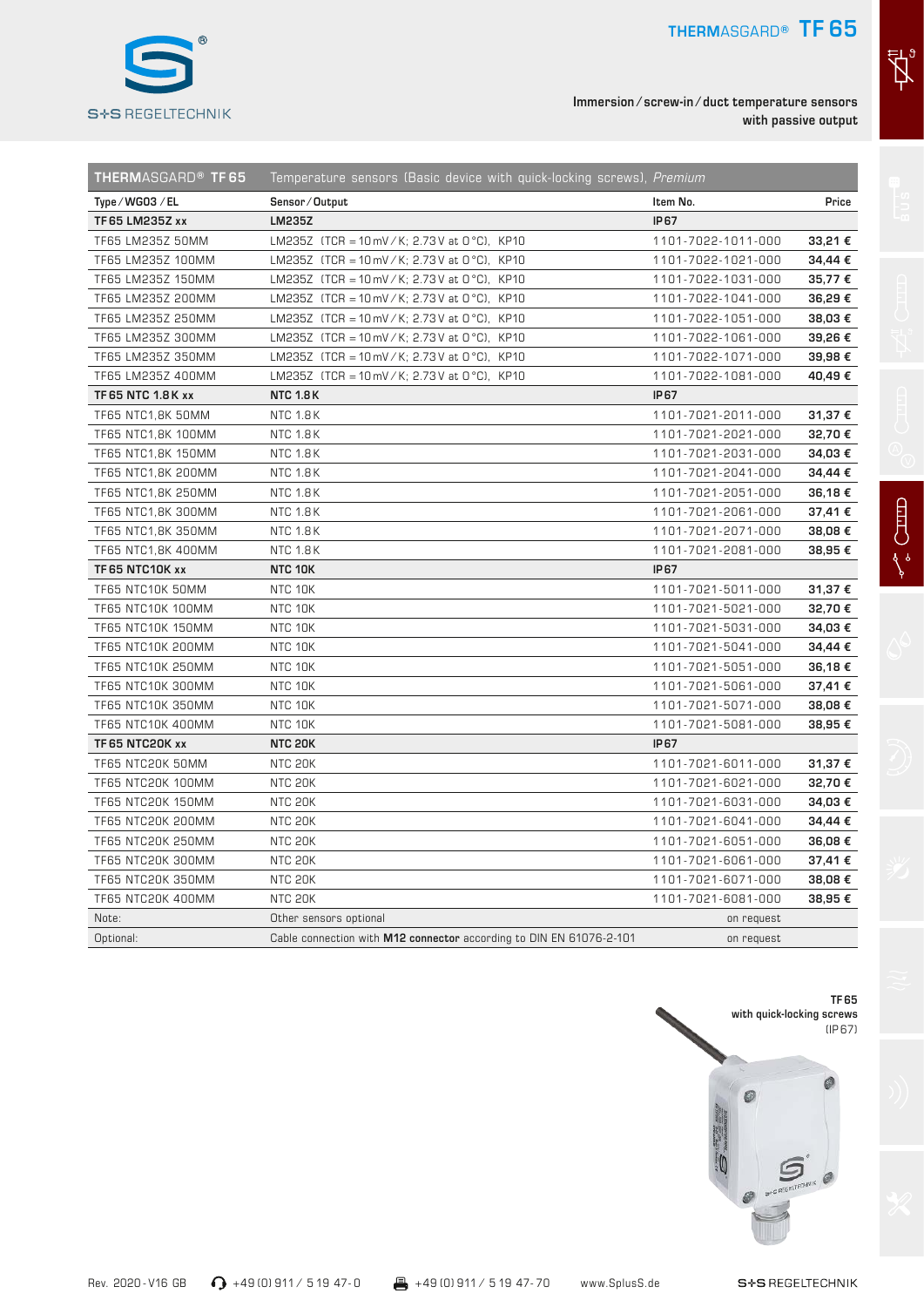$\vec{A}^{\text{c}}$ 

自

**Immersion ⁄ screw-in ⁄ duct temperature sensors with passive output**



| THERMASGARD® TF 43      | Temperature sensors (Basic device with snap-on lid), Standard    |                    |         |
|-------------------------|------------------------------------------------------------------|--------------------|---------|
| Type/WGO3/EL            | Sensor / Output                                                  | Item No.           | Price   |
| TF43 PT100 xx           | Pt100                                                            | <b>IP54</b>        |         |
| TF43 PT100 50MM         | Pt100<br>(according to DIN EN 60751, class B)                    | 1101-7010-1013-000 | 24,44 € |
| TF43 PT100 100MM        | Pt100<br>(according to DIN EN 60751, class B)                    | 1101-7010-1023-000 | 24,55 € |
| TF43 PT100 150MM        | Pt100<br>(according to DIN EN 60751, class B)                    | 1101-7010-1033-000 | 25,32 € |
| TF43 PT100 200MM        | Pt100<br>(according to DIN EN 60751, class B)                    | 1101-7010-1043-000 | 26,04 € |
| TF43 PT100 250MM        | (according to DIN EN 60751, class B)<br>Pt100                    | 1101-7010-1053-000 | 27,36€  |
| TF43 PT100 300MM        | Pt100<br>(according to DIN EN 60751, class B)                    | 1101-7010-1063-000 | 29,61€  |
| TF43 PT100 350MM        | (according to DIN EN 60751, class B)<br>Pt100                    | 1101-7010-1073-000 | 30.52€  |
| TF43 PT100 400MM        | Pt100<br>(according to DIN EN 60751, class B)                    | 1101-7010-1083-000 | 31,49€  |
| TF43 PT1000 xx          | Pt1000                                                           | IP 54              |         |
| TF43 PT1000 50MM        | Pt1000 (according to DIN EN 60751, class B)                      | 1101-7010-5011-000 | 24,44 € |
| TF43 PT1000 100MM       | Pt1000 (according to DIN EN 60751, class B)                      | 1101-7010-5021-000 | 24,55 € |
| TF43 PT1000 150MM       | Pt1000 (according to DIN EN 60751, class B)                      | 1101-7010-5031-000 | 25,32€  |
| TF43 PT1000 200MM       | Pt1000 (according to DIN EN 60751, class B)                      | 1101-7010-5041-000 | 26,04 € |
| TF43 PT1000 250MM       | Pt1000 (according to DIN EN 60751, class B)                      | 1101-7010-5051-000 | 27,36 € |
| TF43 PT1000 300MM       | Pt1000 (according to DIN EN 60751, class B)                      | 1101-7010-5061-000 | 29,61€  |
| TF43 PT1000 350MM       | Pt1000 (according to DIN EN 60751, class B)                      | 1101-7010-5071-000 | 30,52 € |
| TF43 PT1000 400MM       | Pt1000 (according to DIN EN 60751, class B)                      | 1101-7010-5081-000 | 31,49€  |
| TF43 PT1000A xx         | Pt1000A                                                          | <b>IP54</b>        |         |
| TF43 PT1000A 50MM       | Pt1000 (according to VDI/VDE 3512, class A-TGA)                  | 1101-7010-6013-000 | 25,97€  |
| TF43 PT1000A 100MM      | Pt1000 (according to VDI/VDE 3512, class A-TGA)                  | 1101-7010-6023-000 | 26,09€  |
| TF43 PT1000A 150MM      | Pt1000 (according to VDI/VDE 3512, class A-TGA)                  | 1101-7010-6033-000 | 26,86€  |
| TF43 PT1000A 200MM      | Pt1000 (according to VDI/VDE 3512, class A-TGA)                  | 1101-7010-6043-000 | 27,57€  |
| TF43 PT1000A 250MM      | Pt1000 (according to VDI/VDE 3512, class A-TGA)                  | 1101-7010-6053-000 | 28,89€  |
| TF43 PT1000A 300MM      | Pt1000 (according to VDI/VDE 3512, class A-TGA)                  | 1101-7010-6063-000 | 31,15 € |
| TF43 PT1000A 350MM      | Pt1000 (according to VDI/VDE 3512, class A-TGA)                  | 1101-7010-6073-000 | 32,06 € |
| TF43 PT1000A 400MM      | Pt1000 (according to VDI/VDE 3512, class A-TGA)                  | 1101-7010-6083-000 | 33,03€  |
| TF43 Ni1000 xx          | Ni 1000                                                          | <b>IP54</b>        |         |
| TF43 NI1000 50MM        | Ni1000 (according to DIN EN 43760, class B, TCR = 6180 ppm/K)    | 1101-7010-9011-000 | 25,05€  |
| TF43 NI1000 100MM       | Ni1000<br>(according to DIN EN 43760, class B, TCR = 6180 ppm/K) | 1101-7010-9021-000 | 27,41 € |
| TF43 NI1000 150MM       | (according to DIN EN 43760, class B, TCR = 6180 ppm/K)<br>Ni1000 | 1101-7010-9031-000 | 27,62€  |
| TF43 NI1000 200MM       | Ni1000 (according to DIN EN 43760, class B, TCR = 6180 ppm/K)    | 1101-7010-9041-000 | 28,23€  |
| TF43 NI1000 250MM       | Ni1000 (according to DIN EN 43760, class B, TCR = 6180 ppm/K)    | 1101-7010-9051-000 | 29,01€  |
| TF43 NI1000 300MM       | Ni1000 (according to DIN EN 43760, class B, TCR = 6180 ppm/K)    | 1101-7010-9061-000 | 30,93€  |
| TF43 NI1000 350MM       | Ni1000 (according to DIN EN 43760, class B, TCR = 6180 ppm/K)    | 1101-7010-9071-000 | 31,80€  |
| TF43 NI1000 400MM       | Ni1000 (according to DIN EN 43760, class B, TCR = 6180 ppm/K)    | 1101-7010-9081-000 | 33,24 € |
| <b>TF43 NI1000TK xx</b> | Ni1000 TK5000                                                    | IP 54              |         |
| TF43 NITK 50MM          | Ni1000 TK5000 $(TCR = 5000$ ppm / K), LG-Ni1000                  | 1101-7011-0011-000 | 25,09€  |
| TF43 NITK 100MM         | Ni1000 TK5000 $(TCR = 5000 ppm / K)$ , LG-Ni1000                 | 1101-7011-0021-000 | 27,47 € |
| TF43 NITK 150MM         | Ni1000 TK5000 (TCR = 5000 ppm / K), LG-Ni1000                    | 1101-7011-0031-000 | 27,75€  |
| TF43 NITK 200MM         | Ni1000 TK5000 $(TCR = 5000 ppm / K)$ , LG-Ni1000                 | 1101-7011-0041-000 | 28,34 € |
| TF43 NITK 250MM         | Ni1000 TK5000 $(TCR = 5000 ppm / K)$ , LG-Ni1000                 | 1101-7011-0051-000 | 29,11€  |
| TF43 NITK 300MM         | Ni1000 TK5000 $(TCR = 5000 ppm / K)$ , LG-Ni1000                 | 1101-7011-0061-000 | 31,05 € |
| TF43 NITK 350MM         | $Ni1000$ TK5000 $(TCR = 5000$ ppm / K), LG-Ni1000                | 1101-7011-0071-000 | 32,02€  |
| TF43 NITK 400MM         | $Ni1000$ TK5000 (TCR = 5000 ppm/K), LG-Ni1000                    | 1101-7011-0081-000 | 33,35 € |

Continued on next page...

High-performance encapsulation against vibration, mechanical stress and humidity



www.SplusS.de ● →49 (0) 911 / 5 19 47- 0 +49 (0) 911 / 5 19 47- 70 Rev. 2020 - V16 GB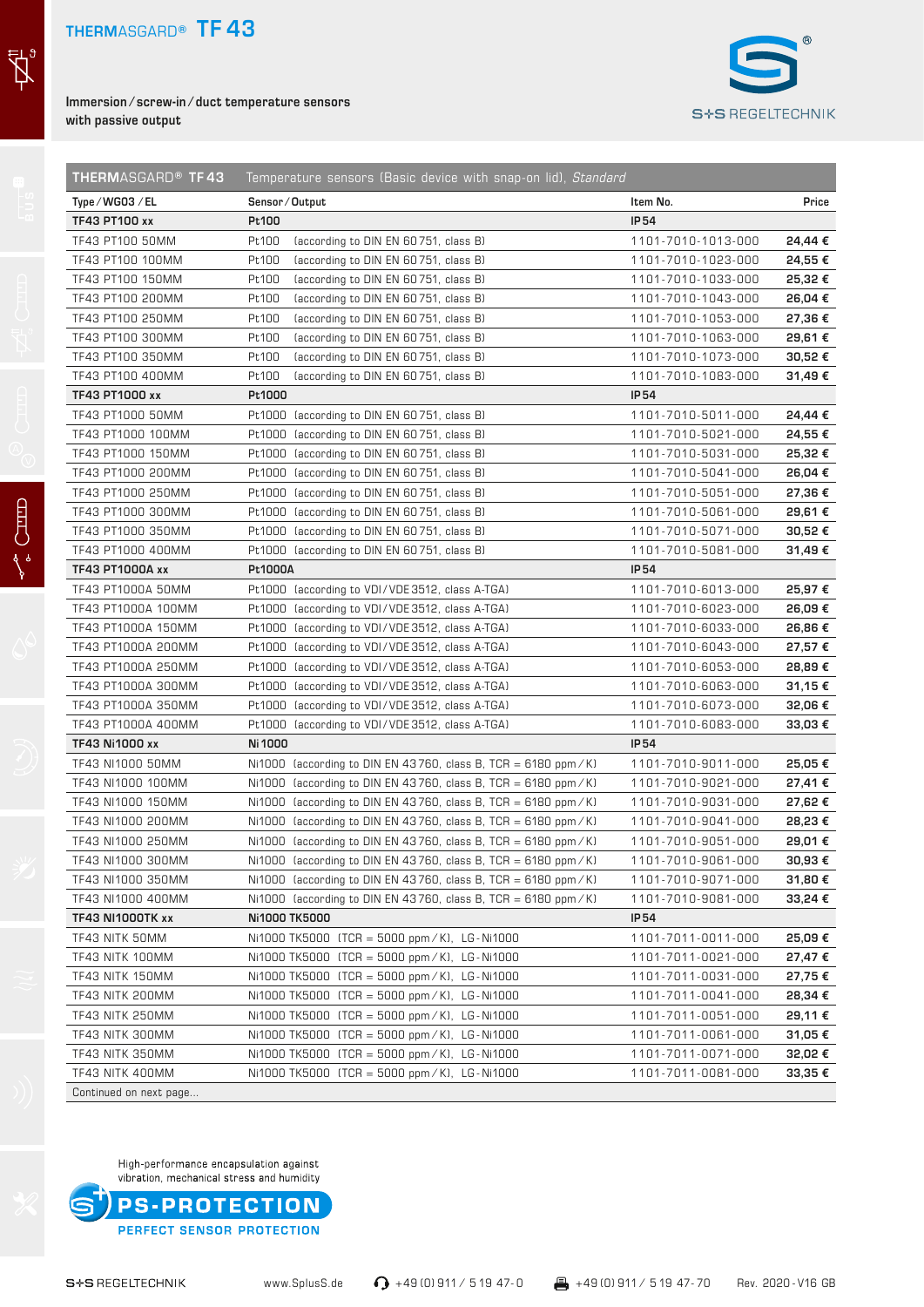$\overleftrightarrow{\mathcal{L}}_\circ$ 

 $\sum_{i=1}^{n} \frac{1}{i} \sum_{i=1}^{n} \frac{1}{i} \sum_{i=1}^{n} \frac{1}{i} \sum_{i=1}^{n} \frac{1}{i} \sum_{i=1}^{n} \frac{1}{i} \sum_{i=1}^{n} \frac{1}{i} \sum_{i=1}^{n} \frac{1}{i} \sum_{i=1}^{n} \frac{1}{i} \sum_{i=1}^{n} \frac{1}{i} \sum_{i=1}^{n} \frac{1}{i} \sum_{i=1}^{n} \frac{1}{i} \sum_{i=1}^{n} \frac{1}{i} \sum_{i=1}^{n} \frac{1}{i$ 



**Immersion ⁄ screw-in ⁄ duct temperature sensors with passive output**

| <b>THERMASGARD® TF43</b> | Temperature sensors (Basic device with snap-on lid), <i>Standard</i>       |                    |         |
|--------------------------|----------------------------------------------------------------------------|--------------------|---------|
| Type/WG03/EL             | Sensor/Output                                                              | Item No.           | Price   |
| TF43 LM235Z xx           | LM235Z                                                                     | <b>IP54</b>        |         |
| TF43 LM235Z 50MM         | LM235Z (TCR = 10 mV / K; 2.73 V at 0 °C), KP10                             | 1101-7012-1011-000 | 25,54€  |
| TF43 LM235Z 100MM        | LM235Z (TCR = 10 mV / K; 2.73 V at 0 °C), KP10                             | 1101-7012-1021-000 | 25,81€  |
| TF43 LM235Z 150MM        | LM235Z (TCR = 10 mV / K; 2.73 V at 0 °C), KP10                             | 1101-7012-1031-000 | 26,75€  |
| TF43 LM235Z 200MM        | LM235Z (TCR = $10 \text{ mV} / K$ ; 2.73V at 0 °C), KP10                   | 1101-7012-1041-000 | 27,36€  |
| TF43 LM235Z 250MM        | LM235Z (TCR = 10 mV / K; 2.73 V at 0 °C), KP10                             | 1101-7012-1051-000 | 27,68€  |
| TF43 LM235Z 300MM        | LM235Z (TCR = 10 mV / K; 2.73 V at 0 °C), KP10                             | 1101-7012-1061-000 | 30,05€  |
| TF43 LM235Z 350MM        | LM235Z (TCR = 10 mV / K; 2.73 V at 0 °C), KP10                             | 1101-7012-1071-000 | 30,41€  |
| TF43 LM235Z 400MM        | LM235Z (TCR = $10 \text{ mV} / K$ ; 2.73V at 0 °C), KP10                   | 1101-7012-1081-000 | 32,31€  |
| <b>TF43 NTC 1.8 K xx</b> | <b>NTC 1.8K</b>                                                            | <b>IP54</b>        |         |
| TF43 NTC1,8K 50MM        | <b>NTC 1.8K</b>                                                            | 1101-7011-2011-000 | 24,44 € |
| TF43 NTC1,8K 100MM       | <b>NTC 1.8K</b>                                                            | 1101-7011-2021-000 | 25,76€  |
| TF43 NTC1,8K 150MM       | <b>NTC 1.8K</b>                                                            | 1101-7011-2031-000 | 26,41€  |
| TF43 NTC1,8K 200MM       | <b>NTC 1.8K</b>                                                            | 1101-7011-2041-000 | 27,03€  |
| TF43 NTC1,8K 250MM       | <b>NTC 1.8K</b>                                                            | 1101-7011-2051-000 | 28,34 € |
| TF43 NTC1,8K 300MM       | <b>NTC 1.8K</b>                                                            | 1101-7011-2061-000 | 29,27€  |
| TF43 NTC1,8K 350MM       | <b>NTC 1.8K</b>                                                            | 1101-7011-2071-000 | 30,26€  |
| TF43 NTC1,8K 400MM       | <b>NTC 1.8K</b>                                                            | 1101-7011-2081-000 | 31,05€  |
| TF43 NTC10K xx           | NTC 10K                                                                    | <b>IP54</b>        |         |
| TF43 NTC10K 50MM         | NTC 10K                                                                    | 1101-7011-5011-000 | 24,44 € |
| <b>TF43 NTC10K 100MM</b> | NTC 10K                                                                    | 1101-7011-5021-000 | 25,76€  |
| TF43 NTC10K 150MM        | NTC 10K                                                                    | 1101-7011-5031-000 | 26,41€  |
| TF43 NTC10K 200MM        | NTC 10K                                                                    | 1101-7011-5041-000 | 27,03 € |
| TF43 NTC10K 250MM        | NTC 10K                                                                    | 1101-7011-5051-000 | 28,34 € |
| TF43 NTC10K 300MM        | NTC 10K                                                                    | 1101-7011-5061-000 | 29,27€  |
| TF43 NTC10K 350MM        | NTC 10K                                                                    | 1101-7011-5071-000 | 30,26€  |
| TF43 NTC10K 400MM        | NTC 10K                                                                    | 1101-7011-5081-000 | 31,05€  |
| TF43 NTC20K xx           | <b>NTC 20K</b>                                                             | <b>IP54</b>        |         |
| TF43 NTC20K 50MM         | NTC 20K                                                                    | 1101-7011-6011-000 | 24,44 € |
| TF43 NTC20K 100MM        | NTC 20K                                                                    | 1101-7011-6021-000 | 25,76€  |
| TF43 NTC20K 150MM        | NTC 20K                                                                    | 1101-7011-6031-000 | 26,41€  |
| TF43 NTC20K 200MM        | NTC 20K                                                                    | 1101-7011-6041-000 | 27,03 € |
| TF43 NTC20K 250MM        | NTC 20K                                                                    | 1101-7011-6051-000 | 28,34 € |
| TF43 NTC20K 300MM        | NTC 20K                                                                    | 1101-7011-6061-000 | 29,27€  |
| TF43 NTC20K 350MM        | NTC 20K                                                                    | 1101-7011-6071-000 | 30,26€  |
| TF43 NTC20K 400MM        | NTC 20K                                                                    | 1101-7011-6081-000 | 31,05€  |
| Note                     | Other sensors optional                                                     | on request         |         |
| Optional:                | Cable connection with <b>M12 connector</b> according to DIN EN 61076-2-101 | on request         |         |



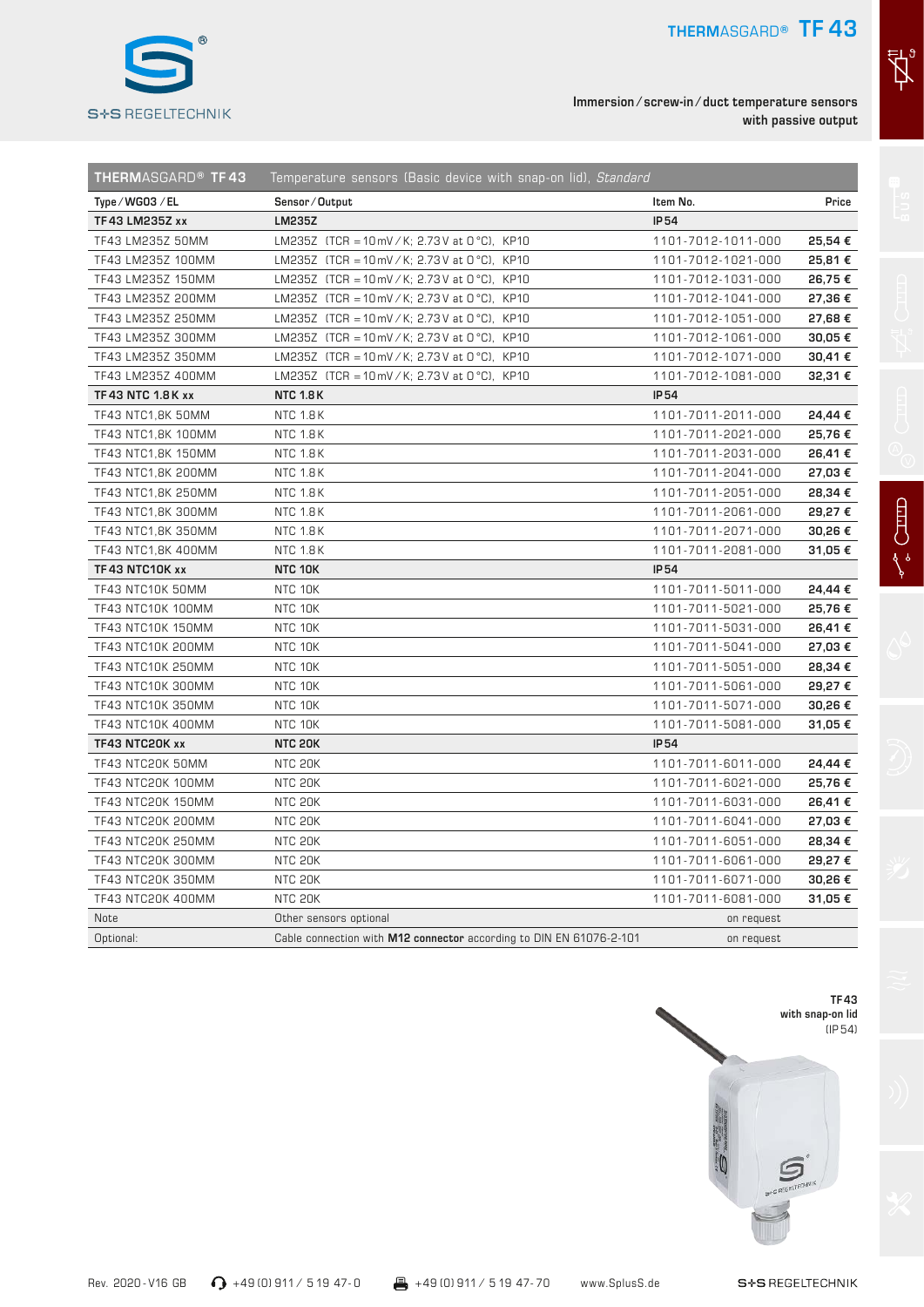## **THERM**ASGARD**® TF 43 THERM**ASGARD**® TF 65**

**Immersion ⁄ screw-in ⁄ duct temperature sensors with passive output**



**One basic device in four variants ...**



 $\vec{A}^{\text{c}}$ 







#### **TF xx + TH 08 - ms ⁄ xx**

Immersion ⁄ screw-in temperature sensor with immersion sleeve, brass, nickel-plated

Dimensional drawing **TH 08 - ms ⁄ xx**



#### **TF xx + TH 08 - VA ⁄ xx** Immersion ⁄ screw-in temperature sensor

Dimensional drawing with immersion sleeve, stainless steel, V4A



## **TF xx + TH 08 - VA ⁄ xx ⁄ 90**

Immersion ⁄ screw-in temperature sensor with immersion sleeve with neck tube, stainless steel, V4A

Dimensional drawing **TH 08 - VA ⁄ xx ⁄ 90**





## **TF xx + MF - 15 - K**

Duct temperature sensor with mounting flange, plastic

Dimensional drawing **MF - 15 - K**



E